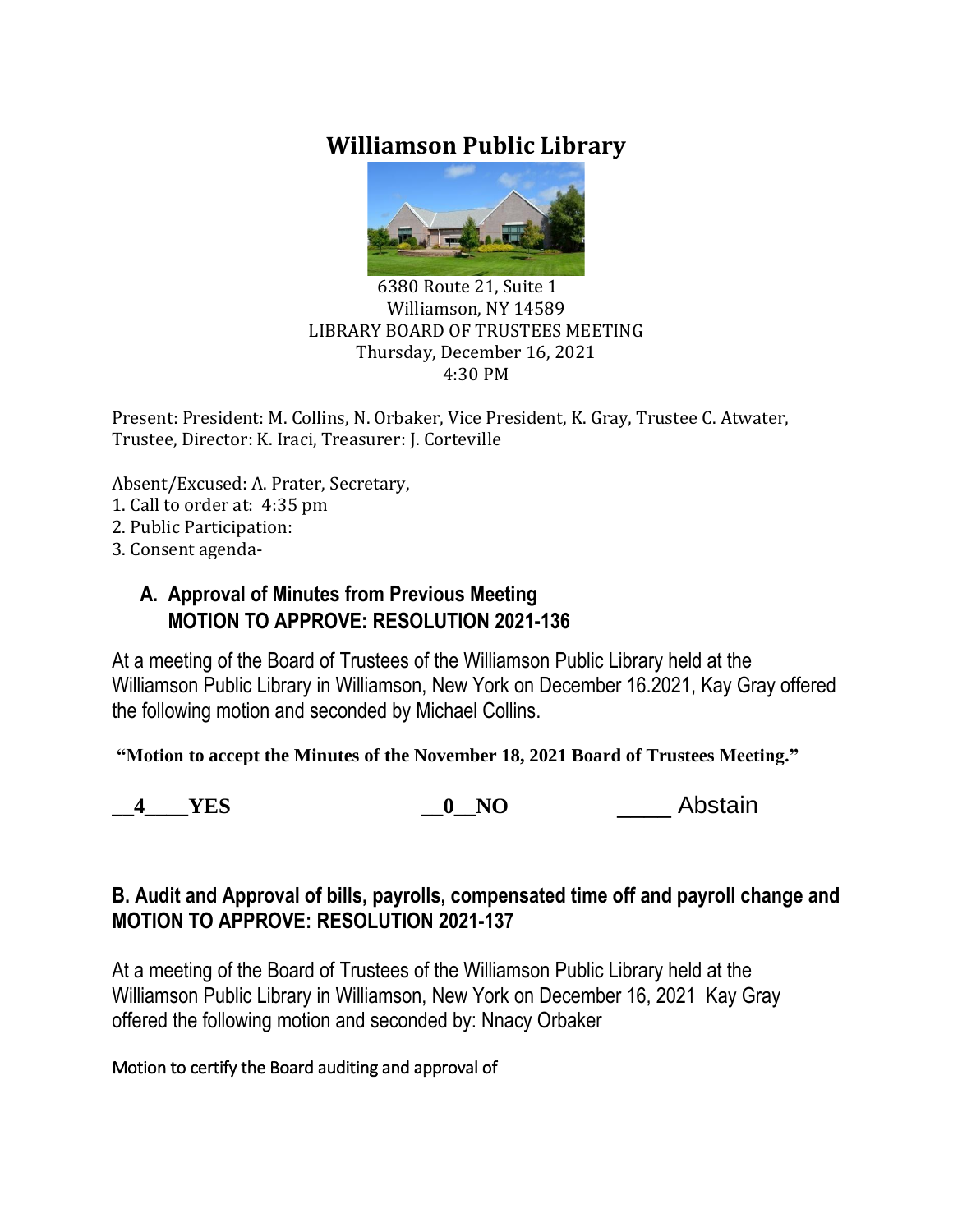- 1) Payment of Bills and Check Signing for 2021 Abstract (12) Prior to Payment Totaling: \$5664.02
- 2) Electronic and Pre-Payment of Payroll, Payroll Processing fees, Employee Benefits and compensated time off for Payroll #24 and #25 for 2021

Totaling: \$21,989.63

5) Transfer of \$25,000 from Chase Operating to the Chase Payroll account for payroll and benefit expenditures for Payrolls #26 and #1 and transfer of \$5,000 from the Operating account to the Voucher account to cover the warrant of bills on Abstract 1 (2022). Transfer of \$40,000 from the CNB Operating Account to the Chase Operating Account.

- a) Chase Bank and Canandaigua National Bank Statements for November 2021
- b) Payroll Change for Payroll 24 and Payroll 25 (2021).
- c) Journal Change Entry report for November 18,2021-December 16, 2021.
- d) November Collateralization Statement for Canandaigua National Bank and Trust "

|  | <b>YES</b> | N |  | 1 Abstaining |
|--|------------|---|--|--------------|
|--|------------|---|--|--------------|

## **3. Reports to the Board**

a. Treasurer's Report

## **MOTION TO APPROVE: RESOLUTION 2021-138**

At a meeting of the Board of Trustees of the Williamson Public Library held at the Williamson Public Library in Williamson, New York on December 16, 2021 Nancy Orbaker offered the following motion and seconded by: Caleb Atwater

## **Motion to approve the November 2021 and December 2021 Treasurer Reports.**

**\_\_4\_\_\_\_YES \_\_0\_\_NO** \_\_\_\_ Abstaining

## **b. Director's Report MOTION TO APPROVE: RESOLUTION 2021-139**

At a meeting of the Board of Trustees of the Williamson Public Library held at the Williamson Public Library in Williamson, New York on December 16, 2021 Caleb Atwater offered the following motion and seconded by: Nancy Orbaker

## **Motion to approve the December 2021 Director's Report.**

| <b>YES</b> |  | Abstaining |
|------------|--|------------|
|------------|--|------------|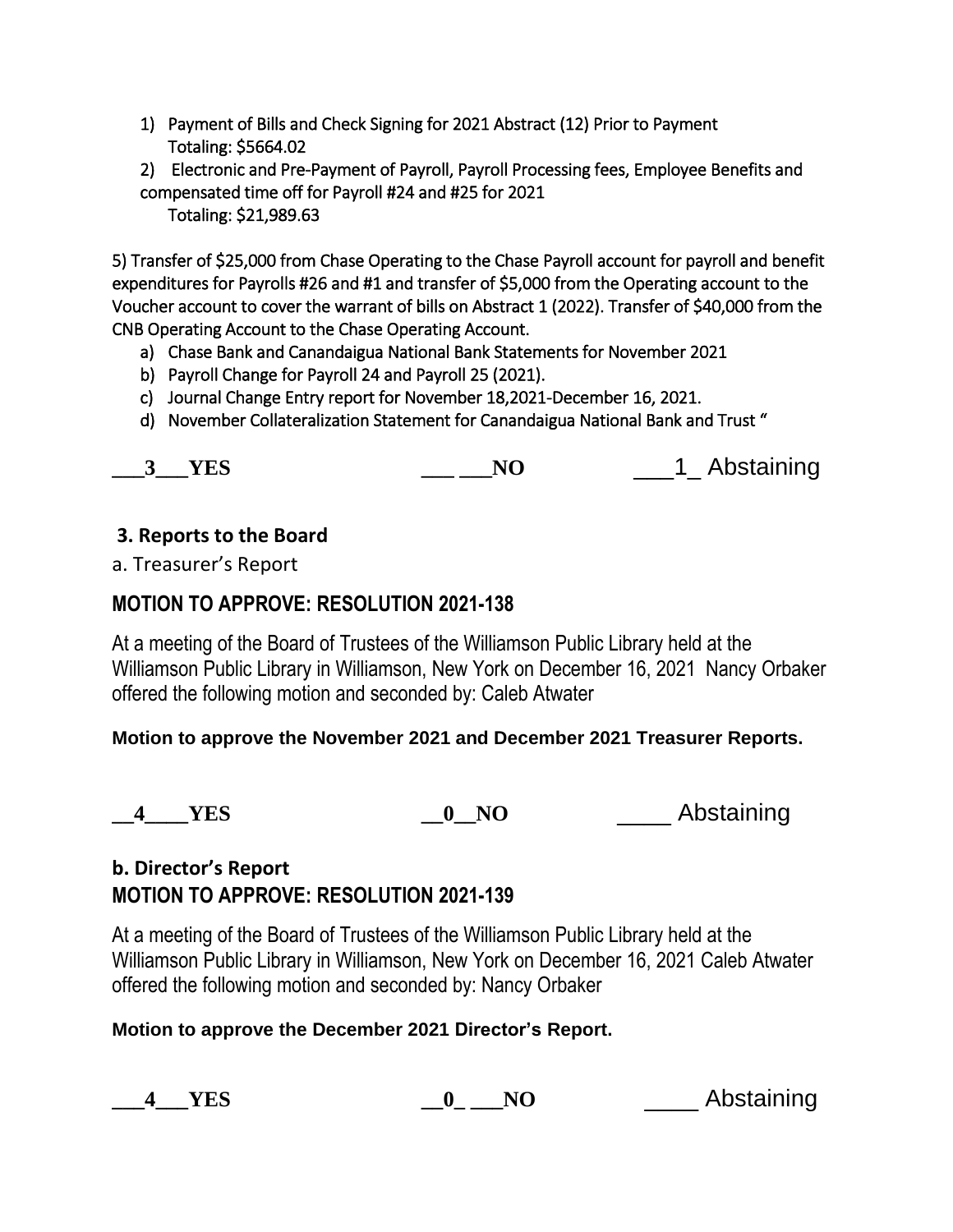### **4. Old Business**

#### a. **Masking Town Complex**

## **MOTION TO APPROVE: RESOLUTION 2021-140**

At a meeting of the Board of Trustees of the Williamson Public Library held at the Williamson Public Library in Williamson, New York on December 16, 2021 Kay Gray offered the following motion and seconded by: Michael Collins

**Motion to approve that due to the increasing number of COVID cases in Wayne County the Library will follow CDC, NYS and the Town of Williamson masking requirements for patrons and staff entering, visiting, or utilizing services within the Library as per requirements by the Town for all entities that are part of the Town Complex.**



#### b. **COVID Vaccine Boosters**

## **MOTION TO APPROVE: RESOLUTION 2021-141**

At a meeting of the Board of Trustees of the Williamson Public Library held at the Williamson Public Library in Williamson, New York on December 16, 2021 Kay Gray offered the following motion and seconded by: Nancy Orbaker

**"Motion to approve due to updates in the NYS COVID Vaccine Leave Mandate to retroactively approve leave for COVID booster vaccines for employees that utilized time during their regular work schedule to receive a vaccine that the Library will credit the vacation bank of REDACTED For Privacy with one hour of vacation time as per these NYS guidelines. "**

| NC<br>Y F.N | Abstaining |
|-------------|------------|
|-------------|------------|

#### **5. New Business**

## a. RRLC Grant

## **MOTION TO APPROVE: RESOLUTION 2021-142**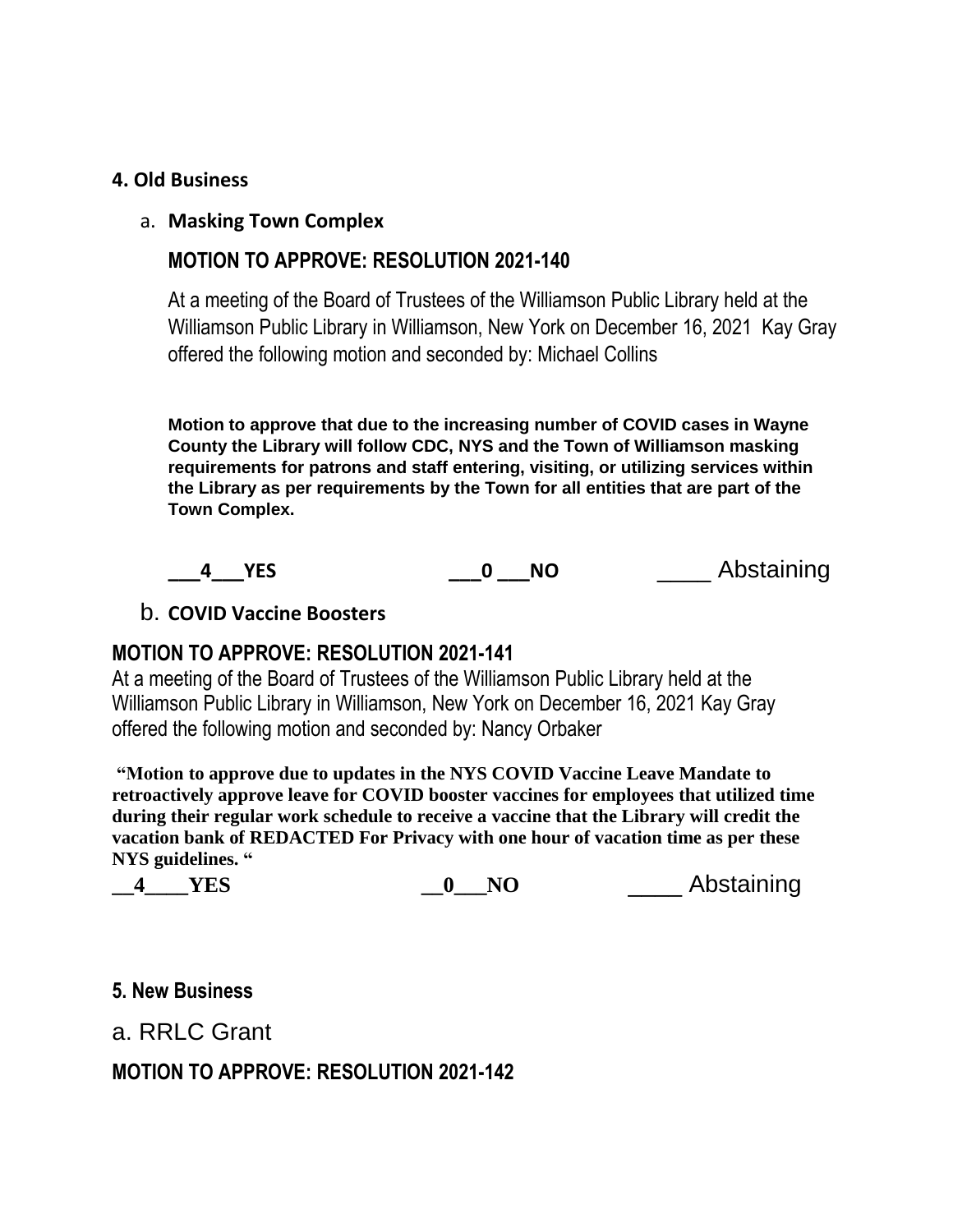At a meeting of the Board of Trustees of the Williamson Public Library held at the Williamson Public Library in Williamson, New York on December 16, 2021 Caleb Atwater offered the following motion and seconded by: Nancy Orbaker

**"Motion to approve accepting an RRLC American Recovery Act grant providing a digital equity privacy booth for the Williamson Public Library. "**

**4** YES **0** NO **Abstaining** 

## b. POP Compliance

Michael Collins, Board President has reached out for guidance on whether the Library needs to have this plan via a third party vendor in place for 2022.

## c. 2022 Worker's Comp insurance **MOTION TO APPROVE: RESOLUTION 2021-143**

At a meeting of the Board of Trustees of the Williamson Public Library held at the Williamson Public Library in Williamson, New York on December 16, 2021 Caleb Atwater offered the following motion and seconded by: Nancy Orbaker

**"Motion to approve after reviewing the attached quotes secured by Mead and Maloy for Utica National Insurance and the renewal quote provided by Traveler's for Worker's Comp coverage for January 1, 2022 - December 31, 2022 to accept the quote by Utica National and cancelling renewal of the Library's coverage with Traveler's due to cost savings. Mead and Maloy the Library's Insurance Broker will handle the payment and paperwork."**

| <b>YES</b> | Abstaining |
|------------|------------|
|            |            |

## c. Portico Gutters

Library Board will discuss with the Town Supervisor and Town Board Building Liaison concerns previously reported by the Library and Library patrons of issues with the portico gutters and drainage.

## d. COVID Quarantine Leave **MOTION TO APPROVE: RESOLUTION 2021-144**

At a meeting of the Board of Trustees of the Williamson Public Library held at the Williamson Public Library in Williamson, New York on December 16, 2021 Nancy Orbaker offered the following motion and seconded by: Michael Collins

**"Motion to approve if a Williamson Public Library employee is ordered to quarantine due**